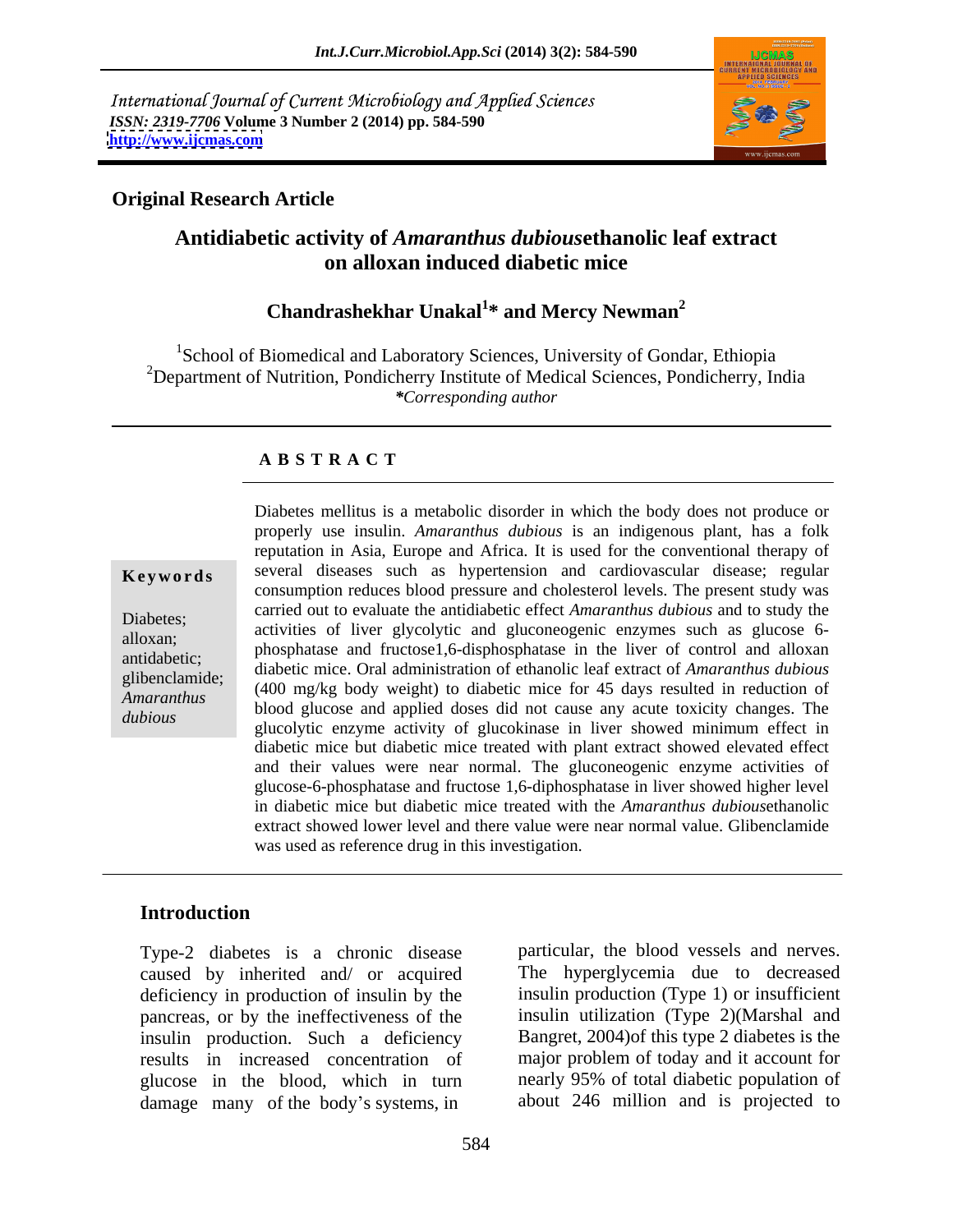become one of world's disablers and killer This powder was packed into soxhlet within the next 25 years(Mycek and apparatus and extracted using absolute Harvey et al., 2000; Jayakumar, 2010). ethanol (40-50 °C). The extraction was The commonly practiced treatment of diabetes includes oral anti-diabetic drugs, insulin injection and management through  $\cdot$  dried at 45 °C in hot air oven till semisolid diet and physical exercise. Apart from mass was obtained(Nagappa A.N. et al., currently available therapeutic for the 2003). The yield obtained was 5.5% and treatment of diabetes, traditional plant the extract was stored in a refrigerator at 4 treatment of diabetes, traditional plant the extract was stored in a refrigerator at 4 medicines are used throughout the world <sup>o</sup>C until used. for a range of diabetic presentations.

*Amaranthus dubious* is an herb is native to Asia, Europe and Africa. It can grow All parts of the plant are edible and employed for therapeutic Several studies have shown that like oats, amaranth seed or oil may be standardized animal housing conditions of benefit for those with hypertension and cardiovascular disease; regular light/ dark cycle) with unlimited access to consumption reduces blood pressure and cholesterol levels, while improving study. Animals descried as fasted were antioxidant status and some immune deprived of food for 16 h, but had free parameters(Czerwiński and Bartnikowska access to water. et al. 2004; Gonor KV, Pogozheva et al. 2006; MartirosyanandMiroshnichenko et al. 2006). This plant is used in various herbal preparations for different diseases. Therefore, the present investigation was albino mice by intraperitoneal undertaken to study the effect of *Amaranthus dubious* ethanolic leaf extract

The fresh leaves of the plant were shade<br>
dried on a laboratory table for 6 days and<br>
hyperplycemia with blood plucose range

585

carried out for 38h till the total extraction was achieved. The extract obtained was 2003). The yield obtained was 5.5% and C until used.

# **Animals**

Laboratory bred normal 3-4 months old adult virgin male Swiss albino mice weighing 25-30 g were used under (temperature  $25 \pm 2$  °C facility with 12 h pellet diet and water *ad libitum* throughout access to water.

### **Induction of experimental diabetes**

on alloxan induced diabetic mice. normal saline, second intraperitoneal **Materials and Methods injection**, since alloxan is capable of **Plant material and preparation of** of massive pancreatic insulin release, mice **extract**  were treated with 30 percent glucose The leaves of *Amaranthus dubious* were after six hours of alloxan induction, and 5 collected in July 2012 from Area around percent glucose solution was kept in Gondar College of Medicine Health bottles in their cages for next 24 h to Sciences, University of Gondar, Ethiopia. prevent hypoglycemial(Okokon J. E. et al., The plant was identified and authenticated 2006). After 72 h of second injection mice in the Department of studies in Botany. with diabetes mellitus having glycosuria dried on a laboratory table for 6 days and hyperglycemia with blood glucose range become one of word's disselate and the mean of the social into exchibit the mean of word's the social state of the social state of the social state of the social state of the social state of the social state of the social Diabetes was induced in male Swiss albino mice by intraperitoneal administration of alloxan monohydrate (200 mg/kg body weight) dissolved in injection was given after 48 h of first producing fetal hypoglycemia as a result solution orally at different time intervals (indicated by Benedict's test) and of 200 to 350 mg/dl were used for this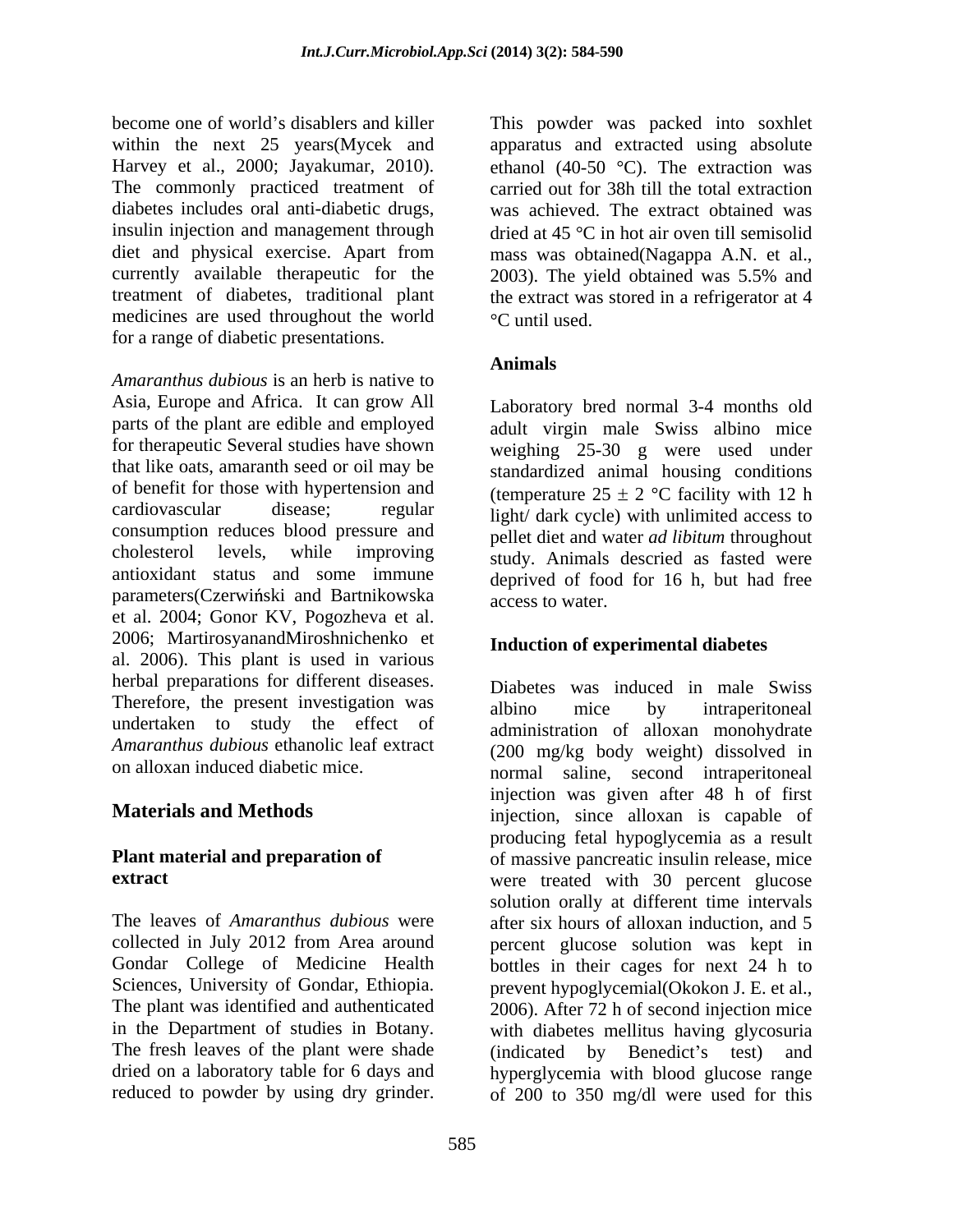Animals were divided into four groups of

given only vehicle (1% percent gum acacia) **Ethical consideration** 

Group III. Diabetic mice were given Committee. single dose of ethanolic extract of *Amaranthus dubious* leaves (400 mg/kg body weight) 1ml with vehicle by oral

was placed on a blood glucose test strip mice. (Glucocard<sup> $\text{m}$ </sup> 01 sensor) and was inserted into a glucometer Glucocard 01-mini Blood glucose testing system. After 72 h. Swiss albino mice having BGL beyond 200 mg/dl of blood were selected for the study. The 400 mg/kg body weight dosage bloss phosphatase and Fructose 1-6, of *Amaranthus dubious* ethanolic extract diphosphatas<br>or 600 ug/kg body weight of *Amaranthus* glibenclamide was given to mice of respective groups. Blood glucose levels table 2. The activity of hepatic hexokinase<br>were tested before the treatments on wasdecreased while glucose-6were tested before the treatments on was decreased while glucose-6-<br>fasting mice and then blood glucose levels bloosphatase and Fructose 1-6fasting mice and then blood glucose levels phosphatase and

experiment. Initial and final body weight were tested after 45 days of treatment. The was recorded in the experiment. mice of all four groups were fasted and **Experimental design Experimental design Experimental design Experimental design** five mice each. Standard pellet diet and homogenizer, and the extract was used for water was provided *ad libitum*to the estimation of glucokinase(Ananthi J. et al., animals. 2003), glucose 6-phosphatase(Sowmia C. Group I. Normal untreated mice diphosphatase(King J., 1965). sacrificed by cervical decapitation. The ice-cold saline immediately. A portion of the tissue was homogenized using a et al., 2009), and fructose 1, 6-

## **Ethical consideration**

 Group II. Diabetic control mice Ethical clearance was obtained prior to start this study for Institutional Ethical Committee.

# **Results and Discussion**

administration daily, for 45 days. Changes in blood glucose and body weight Group IV. Diabetic mice were given a diabetic mice with *Amaranthus* single dose of glibenclamide (600  $\mu$ g/kg *dubious* extract, glibenclamide are body weight) 1 ml with vehicle by oral presented in table1. An increase in blood administration daily for 45 days. glucose and reduction in body weight were **Evaluation of anti-diabetic activity** with control mice. O ral administration of The blood glucose level (BGL) was body weight) for 45 days showed monitored after alloxanisation in blood reduction in blood glucose and an samples collected by amputation of the tail improvement in body weight in diabetic tip under mild anesthesia. A drop of blood mice compared with untreated diabetic in normal, diabetic and on treatment of diabetic mice with *Amaranthus dubious*extract, glibenclamide are observed in diabetic mice when compared *Amaranthus dubious*extract (400 mg/kg mice.

or 600 µg/kg body weight of Amaranthus dubious extract and This was almost similar to changes accrued in diabetic mice after treatment with reference drug glibenclamide. Effect on the hepatic hexokinase and glucose 6 phosphatase and Fructose 1-6, diphosphatase, due to administration of *Amaranthus dubious* extract and glibenclamide diabetic mice is given in table 2. The activity of hepatic hexokinase wasdecreased while glucose-6 phosphatase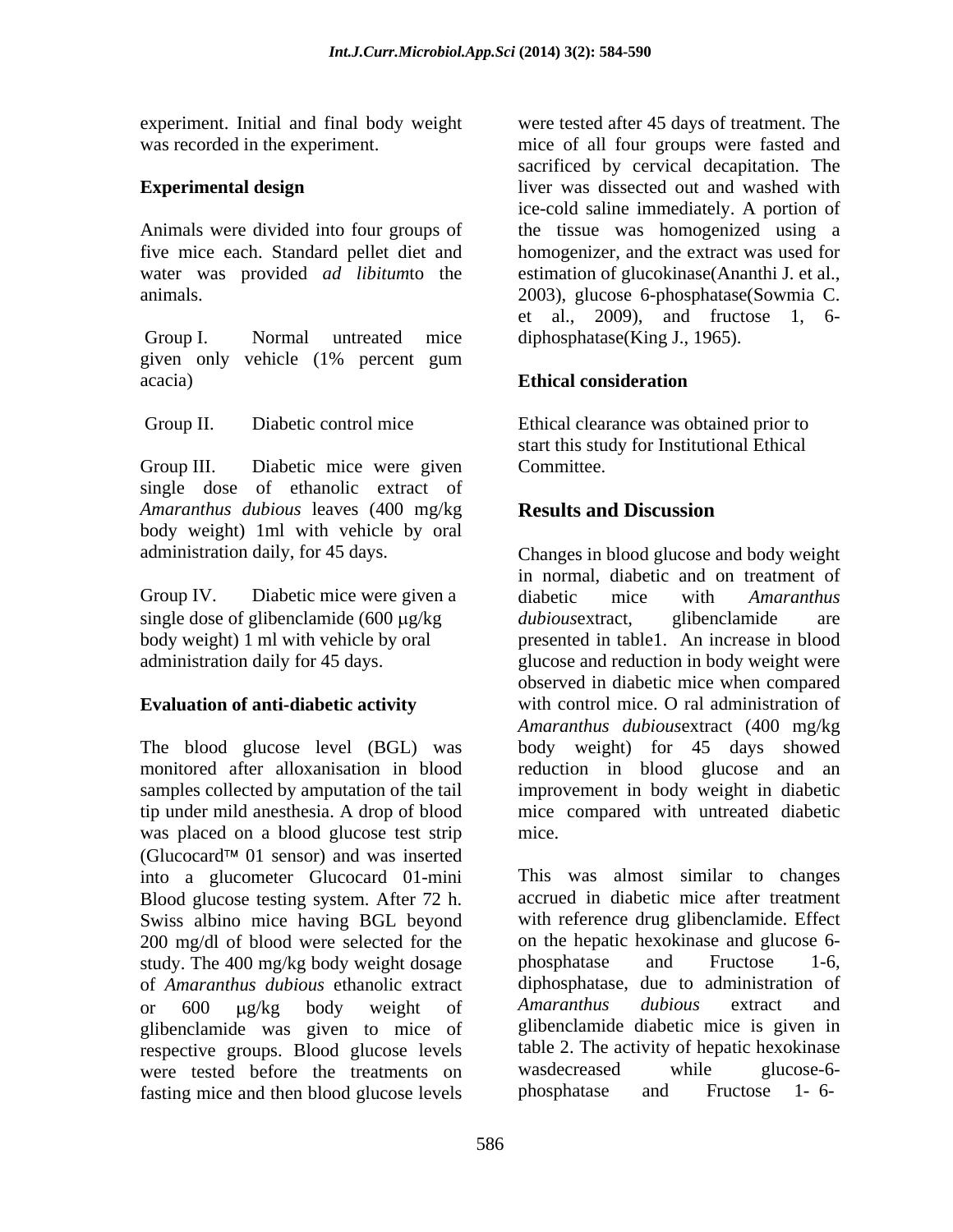| Groups       | Blood glucose Level                                                |                                   | Body weight              |                                                                |
|--------------|--------------------------------------------------------------------|-----------------------------------|--------------------------|----------------------------------------------------------------|
|              | (mg/dl)                                                            |                                   | $\left( \varrho \right)$ |                                                                |
|              | Initial                                                            | Final                             | Initial                  | Final                                                          |
|              |                                                                    |                                   |                          | $102.20 \pm 3.6$ $111 \pm 3.4$ $30.20 \pm 10$ $31.60 \pm 0.18$ |
| $\mathbf{I}$ | $309.22 \pm 8.22$ $348 \pm 5.16$ $30.29 \pm 0.22$ $27.24 \pm 0.14$ |                                   |                          |                                                                |
| $\rm III$    | $311.22 \pm 7.82$ $138 \pm 2.4$ $30.30 \pm 18$ $27.24 \pm 0.14$    |                                   |                          |                                                                |
| IV           | $312.40 \pm 7.62$ $130 \pm 6.67$ $30.36 \pm 20$ $26.28 \pm 0.28$   |                                   |                          |                                                                |
|              |                                                                    | Values are mean $\pm$ S.E.M (n=5) |                          |                                                                |

**Table.1** Blood glucose and body weight changesin control and diabetic mice treated with *Amaranthus dubious*leaf extract and glibenclamide

**Table.2** Effect of *Amaranthus dubious* leaf extract on the activities of hepatic enzymes in control and experimental animal

|         | Groups Glucokinase <sup>a</sup> |                     | Glucose-6-<br>phosphatase <sup>b</sup> 6-diphosphatase <sup>c</sup> |
|---------|---------------------------------|---------------------|---------------------------------------------------------------------|
|         | 135.67±4.27                     | $0.171 \pm 0.06$    | $0.249 {\pm} 0.023$                                                 |
| $\;$ II | $97.94 \pm 1.89$                | $0.238 {\pm} 0.038$ | $0.417{\pm}0.09$                                                    |
| III     | 122.46±2.78  0.192±0.028        |                     | $0.280 {\pm} 0.026$                                                 |
| IV      | 140.76±3.21                     | $0.168 \pm 0.02$    | $0.274 \pm 0.027$                                                   |

a, moles of glucose phosphorylated/g/h.

b, moles of pi liberated/min/mg.

c, moles of pi liberated/min/mg.

Values are mean S.E.M (n=5)

diphosphatase were elevated in alloxan diabetic mice by stimulating the activity of diabetic control mice. The administration hepatic enzymes involved in glucose of *Amaranthus dubious* for 45 days showed increased activity of hexokinase and decreased the activity of glucose 6-<br>A number of plants have been used phosphatase and fructose 1, 6 traditionally in treatment of diabetes and diphosphatase in diabetic mice. The some have been proven scientifically and administration of glibenclamide to diabetic reported to have hypoglycemic activity. mice also showed similar results. The These plant extract contain compound like results showed that *Amaranthus dubious* extract lowered the blood glucose level in Govindrajsamy, 2000), flavonoids (Tomada. M., et al., 1985), terpenoids and polypeptides (Ivorra M. D., et al., 1989) tannins(Schimizu M., et al., 1984), and alkaloids(Karawya, M.S. and Wahab (Tomada. M., et al., 1985), terpenoids and polypeptides (Ivorra M. D., et al., 1989)<br>tannins(Schimizu M., et al., 1984), and alkaloids(Karawya, M.S. and Wahab<br>steroid(Recher G., et al., 1991), S.A., 1984), to be responsibl

metabolism.

polysaccharides (Bhavapriya and Govindrajsamy, 2000), flavonoids S.A., 1984), to be responsible for the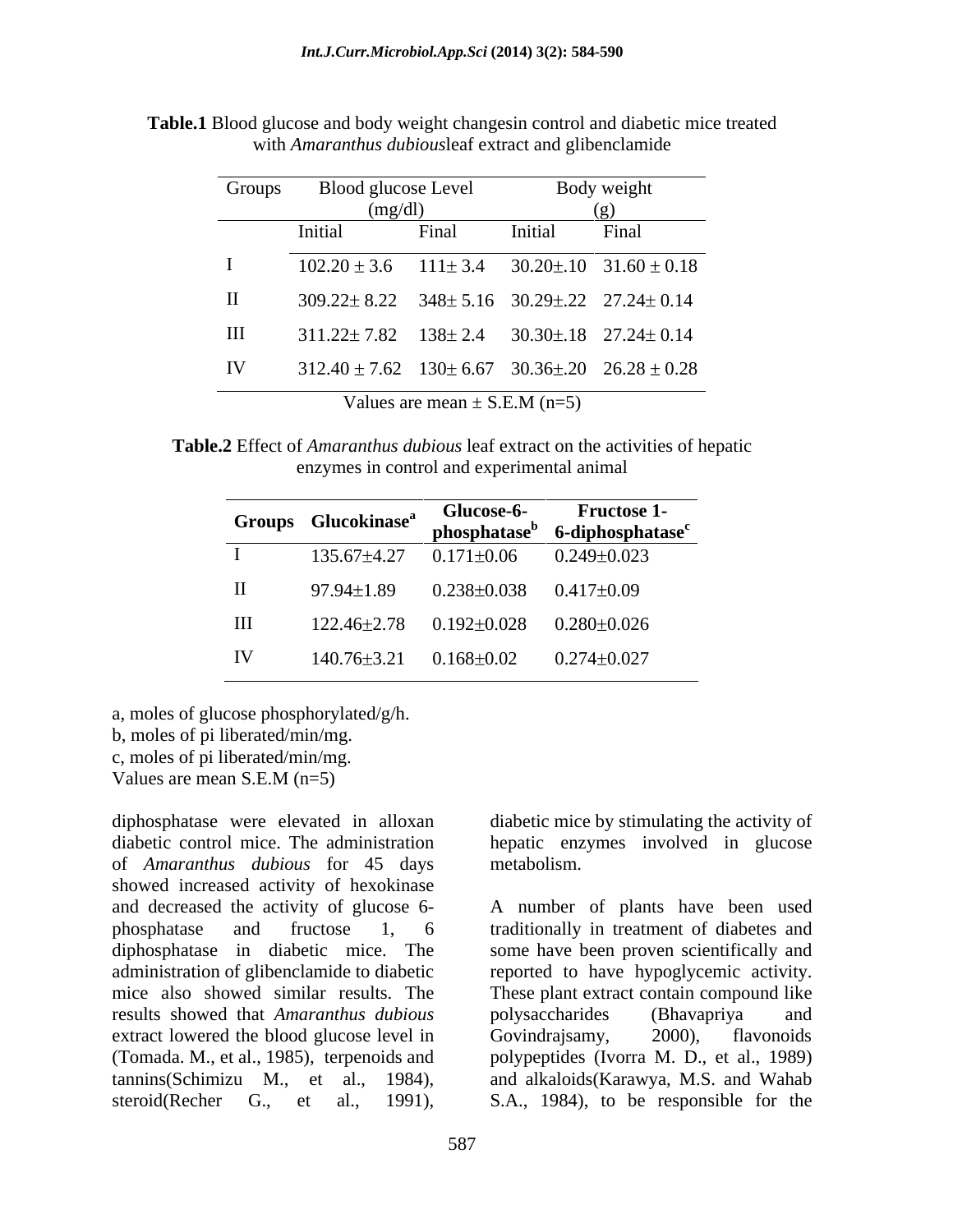action. *Amaranthus dubious* extract is (Ivorra M. D., et al., 1989; Bagur N. Z., reported to contain compounds like lighans, alkaloids, flavonoids, galloatnoids causes a massive reduction in insulin release, by the destruction of the  $\beta$  cells of glucokinase, phosphofructokinase, and hyperglycemia (Khanna P. and Jain S.C., present in cells of all types. Hepatocytes 1981) Oral administration of *Amaranthus* also contain a form of hexokinase called 1981). Oral administration of *Amaranthus dubious* extract (400 mg/kg body weight) resulted in a reduction of blood glucose and improvement in body weight loss or degradation of structural proteins in weight. The structural proteins are known et al., 1991). Protein synthesis is affected by insulin deficiency in alloxan  $-$  induced

body weight loss seems to be due to its activates glucokinase in liver. ability to reduce hyperglycemia. The plant Amaranthus dubious extract or antihyperglycemia action may be by potentiation of pancreatic secretion of glucokinase in liver. Amaranthus insulin, which was clearly evidenced by mice treated with *Amaranthus dubious* extract. Other plants have also showed anti stimulatory effect (Khanna P. and Jain S.C., 1981), *P. amarus* extract is also known for its liver protective action (Ivorra M. D., et al., 1989). Liver is an insulin dependent tissue, which plays a vital role in glucose and lipid homeostasis and is severely affected during diabetes. gluconeogenesis are some of the changes of glucose metabolism in the diabetic liver

1998).

and glycosides (Czerwiński and Insulin influences the intracellular Bartnikowska et al. 2004)**.** The blood utilization of glucose in a number of ways. glucose level increased as expected in Insulin increases hepatic glycolysis by alloxan- injected mice, since alloxan increasing the activity and amount of the islets of Langerhans and inducing pyruvate kinase. Hexokinase is universally compared to untreated diabetic mice. The regulatory properties(Khanna P. and Jain diabetic mice resulted in reduction of body conversion of glucose to glucose -6 to contribute the body weight (Recher G., maintenance of glucose homeostasis. In diabetic mice. O., et al., 1989). In the present study, the The ability of the *Amaranthus*  alloxan- diabetic mice which may be due *dubiousextract* to protect from maximum to insulin deficiency insulin stimulated and the increased level of insulin in diabetic stimulate insulin secretion which may hyperglycemic and insulin release utilization leads to decreased blood sugar Decreased glycolysis impeded glucose-6-phosphatase and fructose-1,6, glycogenesis and increased diphosphatase were observed in the liver Insulin influences the intracellular several key enzymes including glucokinase, phosphofructokinase, present in cells of all types. Hepatocytes also contain a form of hexokinase called hexokinase D or glucokinase that is more specific for glucose and differ from other forms of hexokinase in kinetic and S.C., 1981). Glucokinase catalyzes the phosphatase and play a central role in the the liver enzyme is an important regulator of glucose storage and disposal (Doherty hexokinase activity was decreased in to insulin deficiency insulin stimulated and activates glucokinase in liver. *Amaranthus dubious*extract or glibenclaimide, elevates the activity of glucokinase in liver*. Amaranthus dubious*extract like glibenclamide, may activate glucokinase thereby increasing utilization of glucose and thus increased level. Insulin decreased gluconegenesis by decreasing the activity of key enzymes such as glucose -6-phosphatase, fructose 1,6, diphosphatase, phosphoenolpyruvate carboxykinase, and pyruvate carboxylase (Arati G. and Sachdanandam, 2003). In present study, increased activities of of alloxan-diabetic mice. Glucose 6 phosphatase, one of the key enzymes in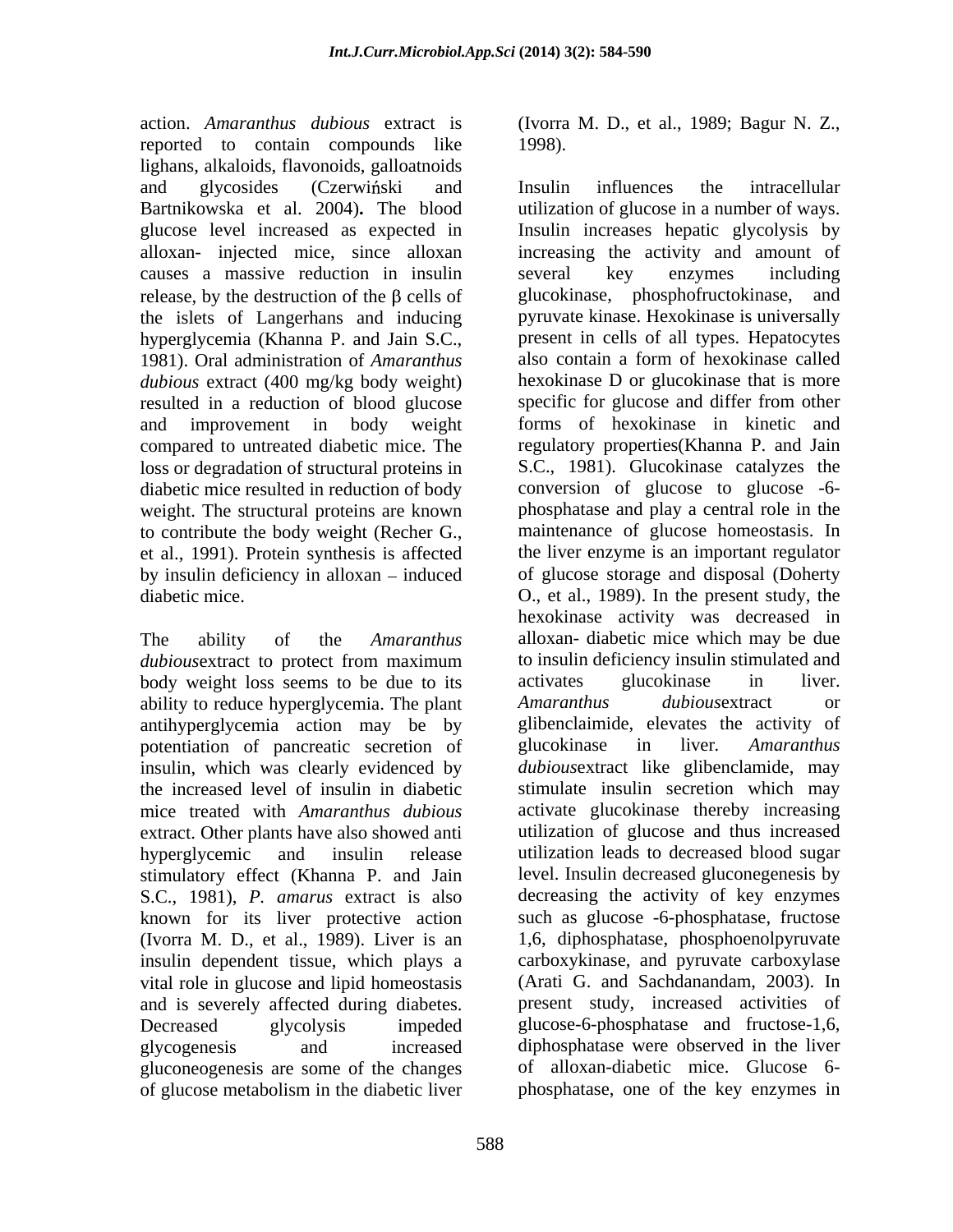the homeostatic regulation of blood glucose levels, catalyzes the terminal step in both gluconeogenesis and Ananthi J., Prakasham A., and K. V. glycogenolysis (Arati and Sachdanandam, 2003) and fructose 1,6-diphosphataes, catalyzes one of the irreversible step in gluconeogeneis, and serves as a site for the regulation of the process (Bagur, 1998). Increased activities of these two Terupeutic effect of Semecarpus and gluconeogenic enzymes may be due to insulin insufficiency. In *Amaranthus* carbohydrate metabolizing and *dubious* extract in treated mice, the mitochondrial TCA cycle and activities of these two enzymes were respiratory chain enzymes in reduced in liver. This may be due to increased insulin secretion which is responsible for the suppression of the gluconeogenic key enzymes however, further investigation is essential to understand the content and mechanism of Anal.real. Acad. Frama. 64, 147-180 action of *Amaranthus dubious* leaf extract Bhavapriya V., and Govindrajsamy S.,

This study was concluded that *Amaranthus dubious* leaf extract exhibited antidiabetic activity by improving the peripheral utilization of glucose by altering the Czerwiński J, Bartnikowska E, impaired liver glycolysis and by limiting its gluconeogenic formation similar to insulin. This effect may be due to the Amaranthushypochondriacus meals presence of alkaloids, flavanoids, positively affect plasma lipid profile in galloatnoids, and other constituents rats fed cholesterol-containing diets. J. present in the leaf which could act by synergistically in improving the activity of Doherty O., Lehamen R.M., Telemaqe glycolytic and gluconeogenic enzymes. Further research is needed to comprehend the content and mechanism of action of Gonor KV, Pogozheva AV, Derbeneva *Amaranthus dubious* leaf extract on SA. Mal'tsevGIu. Trushina EN. alloxan induced diabetic mice.

Department for providing the animal Russian 756: 30–33.

# **References**

- 2003.pugalendi-Antihyperglycemic activities of Eclipta alba leayonalloxan induced diabetic Rats, Yale journal of biology and medicine, 76, 97-102
- Arati G. and Sachdanandam. 2003. Cardium Linn, nut milk extract on carbohydrate metabolizing and mitochondrial TCA cycle and respiratory chain enzymes in mammary carcinoma rats, J.Phar and Pharmacol., 55, 1283-1290
- Bagur N. Z.,1998. Glucose over utilization and under-utilization in diabetes and effects of antidiabetic compounds, Anal.real. Acad. Frama. 64, 147-180
- on alloxan induced diabetic mice. 2000.Biochemical on the 2000.Biochemical on the Hypoglycemia effect Aegelmarmelos Linn correa Ex. Rox B. In streptozotocin induced diabetic rats, Indian Drug 3710, 474-477
	- Czerwiński J, Bartnikowska E, Leontowicz H, et al. 2004. Oat Avena sativa L. and amaranth Amaranthushypochondriacus Nutr. Biochem. 15 10: 622–629.
	- Potts D.L. and Newgard C. B., 1999.Diabetes, 48, 20- 22
- **Acknowledgement**  antioxidant and immune status in The authors are thankful to the Head of the and hyperlipoproteidemia.VoprPitan in SA, Mal'tsevGIu, Trushina EN, Mustafina OK 2006.The influence of a diet with including amaranth oil on patients with ischemic heart disease Russian 756: 30–33.
- house and other necessary facilities during Ivorra M. D., Paya M., and Villar., 1989. this study. A Review of natural products and plants as potential antidiabetic drug, J.